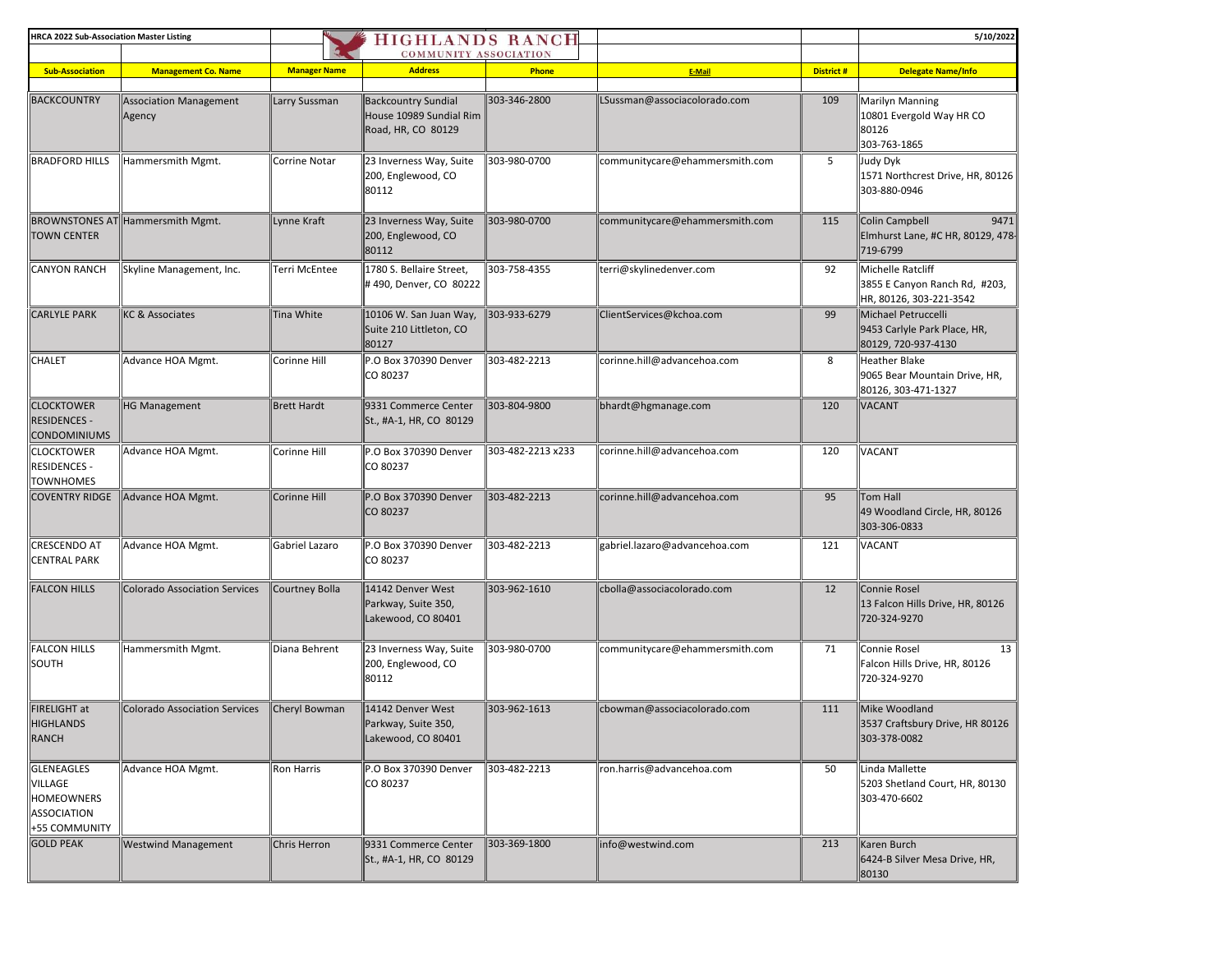| <b>HRCA 2022 Sub-Association Master Listing</b>                 |                                                  |                                 | <b>HIGHLANDS RANCH</b>                                         |                      |                                    |                   | 5/10/2022                                                                      |
|-----------------------------------------------------------------|--------------------------------------------------|---------------------------------|----------------------------------------------------------------|----------------------|------------------------------------|-------------------|--------------------------------------------------------------------------------|
|                                                                 |                                                  |                                 | <b>COMMUNITY ASSOCIATION</b>                                   |                      |                                    |                   |                                                                                |
| <b>Sub-Association</b>                                          | <b>Management Co. Name</b>                       | <b>Manager Name</b>             | <b>Address</b>                                                 | Phone                | E-Mail                             | <b>District #</b> | <b>Delegate Name/Info</b>                                                      |
| THE HEARTH                                                      | <b>Colorado Association Services</b>             | Courtney Bolla                  | 14142 Denver West<br>Parkway, Suite 350,<br>Lakewood, CO 80401 | 303-232-9200         | cbolla@associacolorado.com         | 114               | Clay Karr<br>10308 Heatherglen Pointe Way,<br>HR, 80130<br>$303 -$<br>346-9960 |
| HOA at<br><b>HIGHLANDS</b><br><b>RANCH GOLF CLUB</b>            | <b>Westwind Management</b>                       | Rana Valentine<br>Yoksh         | 23 Inverness Way, Suite<br>200, Englewood, CO<br>80112         | 303-369-1800 ext 121 | rana@westwindmanagement.com        | 107               | 8974<br>Aldis Sides<br>Hunters Way, HR, 80126<br>303-344-9278                  |
| HOMEOWNER<br>ASSOCIATION AT<br>HIGHLAND WALK                    | Hammersmith Mgmt.                                | Kevin Bredell                   | 23 Inverness Way, Suite<br>200, Englewood, CO<br>80112         | 303-980-0700         | communitycare@ehammersmith.com     | 112               | <b>Pattie McGuinness</b><br>10531 Ashfield St<br>HR CO 80126                   |
| <b>HIGHLAND WALK</b><br><b>AMENITIES</b>                        | Advance HOA Mgmt. (amber or   Karen Mundy        |                                 | P.O Box 370390 Denver<br>CO 80237                              | 303-482-2213         | karen.mundy@advancehoa.com         | 112               | <b>Pattie McGuinness</b><br>10531 Ashfield St<br>HR CO 80126                   |
| <b>HIGHLAND WALK</b><br><b>CONDOMINIUMS</b>                     | Advance HOA Mgmt. (amber or   Amber Ries         |                                 | P.O Box 370390 Denver<br>CO 80237                              | 303-482-2213         | amber.ries@advancehoa.com          | 112               | <b>Pattie McGuinness</b><br>10531 Ashfield St<br>HR CO 80126                   |
| <b>THE HIGHWOODS</b>                                            | Advance HOA Mgmt.                                | David Kirschner                 | P.O Box 370390 Denver<br>CO 80237                              | 303-482-2213 ext 238 | david.kirschner@advancehoa.com     | 96                | <b>VACANT</b>                                                                  |
| INDIGO HILL                                                     | <b>HG Management</b>                             | Jeff Calhoun                    | 9331 Commerce Center<br>St., #A-1, HR, 80129                   | 303-804-9800         | calhoun@hgmanage.com               | 87                | Jennifer Harris<br>518 English Sparrow Trail<br>HR CO 80129<br>303-933-1902    |
| <b>PA-20</b>                                                    | <b>Association Management</b><br>Agency          | <b>Rick and Karrie</b><br>Ezell | 96 Inverness Drive, East,<br>Englewood, CO 80112               | 303-850-7766         | admin@AMAColorado.com              | 80                | <b>VACANT</b>                                                                  |
| PALOMINO PARK                                                   | Colorado Association Services                    | Rebecca Raebel                  | 14142 Denver West<br>Parkway, Suite 350,<br>Lakewood, CO 80401 | 303-232-9200         | rebecca.raebel@associacolorado.com | 213               | Karen Burch<br>6424-B Silver Mesa Drive, HR,<br>80130                          |
| <b>REMINGTON</b><br><b>BLUFFS</b>                               | KC & Associates, LLC                             | Angie Johnson                   | 10106 W San Juan Way #<br>210, Littleton, CO 80127             | 303-933-6279         | ClientServices@kchoa.com           | $\overline{9}$    | Sue Leidolph<br>2544 Pine Bluff Lane, HR, 80126<br>303-917-1769                |
| THE RETREAT + 55<br><b>COMMUNITY</b>                            | <b>HG Management</b>                             | Ron Valiga                      | 23 Inverness Way, Suite<br>200, Englewood, CO<br>80112         | 303-804-9800         | ron@hgmanage.com                   | 79                | Grace McMahon<br>4916 Greenwich Lane, HR, 80129,<br>303-791-6233               |
|                                                                 | SETTLER'S VILLAGE Maximum Property<br>Management | Tammy Hall                      | 2851 S. Park Road, Suite<br>840, Aurora, CO 80114              | 303-369-0800         | tammy@maximummgt.com               | 91                | Ginger Nixt<br>6106 Trailhead Road, HR, 80130,<br>303-683-7841                 |
| <b>SILVER MESA</b>                                              | <b>Westwind Management</b>                       | Erin Huseby                     | 9331 Commerce Center<br>St., #A-1, HR, CO 80129                | 303-369-1800 x118    | hrgc@westwindmanagement.com        | 213               | Karen Burch<br>6424-B Silver Mesa Drive, HR,<br>80130                          |
| SPACES AT THE<br>RANCH                                          | <b>HG Management</b>                             | Sybil Kailihiwa                 | 9331 Commerce Center<br>St., #A-1, HR, CO 80129                | 303-804-9800         | skailihiwa@hgmanage.com            | 90                | Michael Deviney<br>9664 Dunning Circle,<br>HR,<br>80126, 303-330-5254          |
| STONEBURY<br>HOMEOWERS<br>ASSOCIATION                           | <b>HG Management</b>                             | <b>Brett Hardt</b>              | 9331 Commerce Center<br>St., #A-1, HR, CO 80129                | 303-804-9800         | bhardt@hgmanage.com                | 110               | Mark Dickerson<br>770 Ridgemont Circle, HR, 80126,<br>303-947-6612             |
| STONEYBRIDGE<br><b>VILLAS</b><br><b>TOWNHOME</b><br>ASSOCIATION | 5150 Community Management Denise Haas            |                                 | 7936 E. Arapahoe Court,<br>Suite 2300, Englewood,<br>CO 80112  | 720-961-5150         | solutions@5150cm.com               | 212               | <b>VACANT</b>                                                                  |